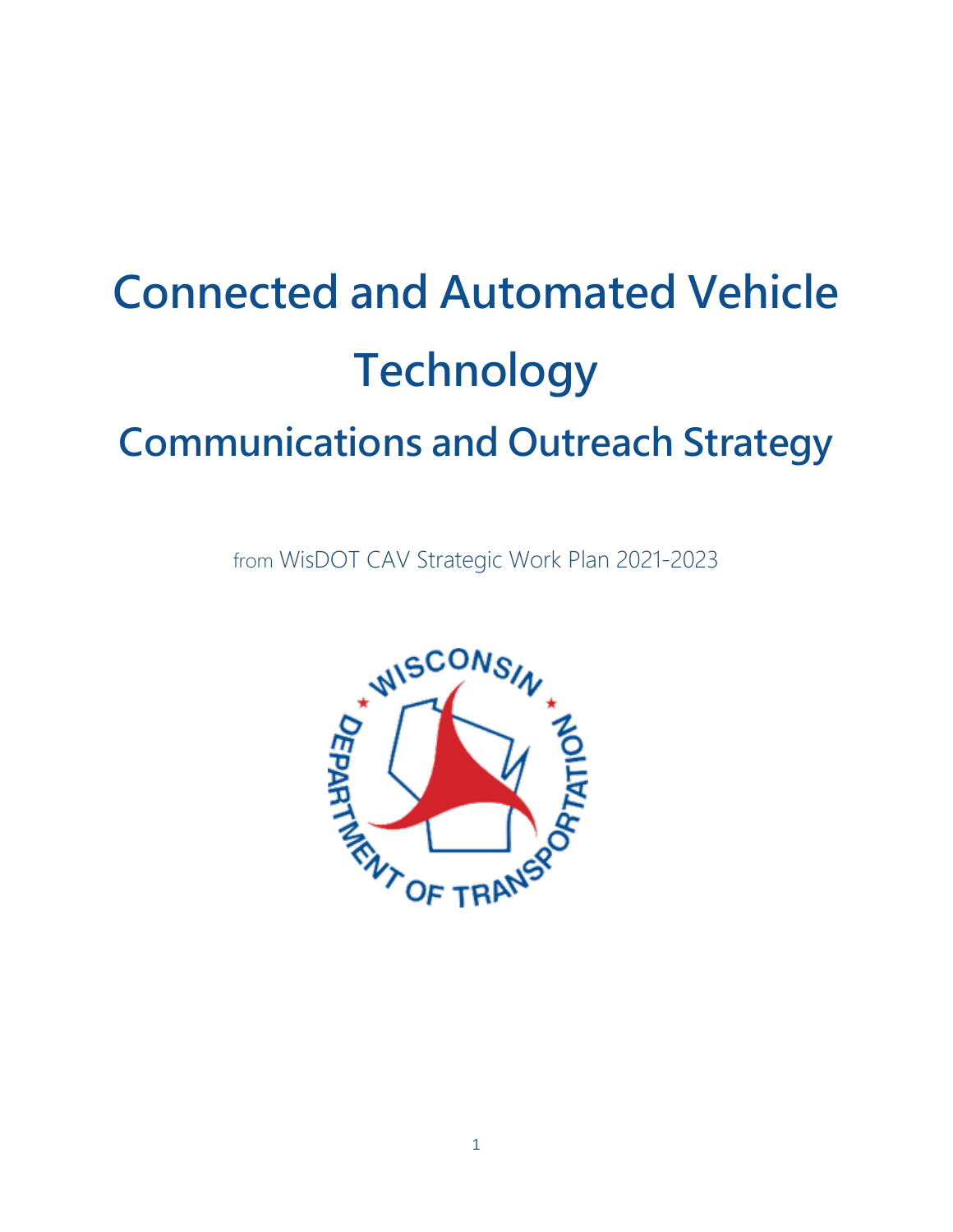The advent of Connected and Automated Vehicle (CAV) technology brings many opportunities to public transportation, but perhaps the most important is outreach and communication. The strategy for quality public communication is broken down and organized into several areas:

#### **Communication and Outreach - Three basic messaging objectives**

- Provide all audiences with a basic understanding of CAV technology and its impact on our transportation system.
- Highlight the benefits of CAV technology and its potential to address crucial transportation challenges; from highway safety to meeting the transportation needs of non-drivers to addressing equity issues.
- Assure audiences that WisDOT understands the questions and concerns they have about CAVs and is working together with partners from academia, business, law enforcement, and all levels of government, to address them.

#### **Communication and Outreach - Audiences**

An "audience" is defined as groups of people whose attitudes, perceptions, and behavior WisDOT seeks to inform through various communications strategies.

Six primary audiences have been identified for communicating CAV technologies, planning, and implementation efforts. Many of these audiences will have similar communications needs, as well as unique needs based on their specific interests in CAV. *See page 5*

- **General audiences** The residents of Wisconsin, whose understanding of and attitudes toward CAV will condition support for deployment of the technology.
- **Local government officials** Leaders at the county, township and municipal levels with operational or decision-making responsibilities regarding transportation.
- **State and federal policy makers** Legislators, the staff of regulatory agencies, and others responsible for public policy.
- Law enforcement and first responders Law enforcement and first responders will have concerns specific to roadway safety, on-site crash scene recovery, and expediting post-crash medical transit.
- **Academic and industry** Businesses and institutions that are researching and developing technology that could potentially be deployed in Wisconsin.
- **Business users** Businesses that may be interested in adopting CAV technology in Wisconsin.

## **Messaging – General**

- *Safety* CAV technology can anticipate and prevent driver error and assist/manage the flow of traffic in ways that will lead to fewer crashes, injuries, and deaths. It can help prevent work zone crashes and give emergency vehicles priority at controlled intersections.
- *Mobility* CAV may expand existing mobility options and make new ones possible, for example, by enabling transit systems to expand service or providing automated ride services. It can help address the issue of "transit deserts" where options for getting to jobs, medical care and shopping are limited, by providing better connections between modes of transportation. It may provide the "last mile" service that helps transit riders get to their final destinations with the addition of smaller shuttles. It can help address the transportation needs of non-drivers – the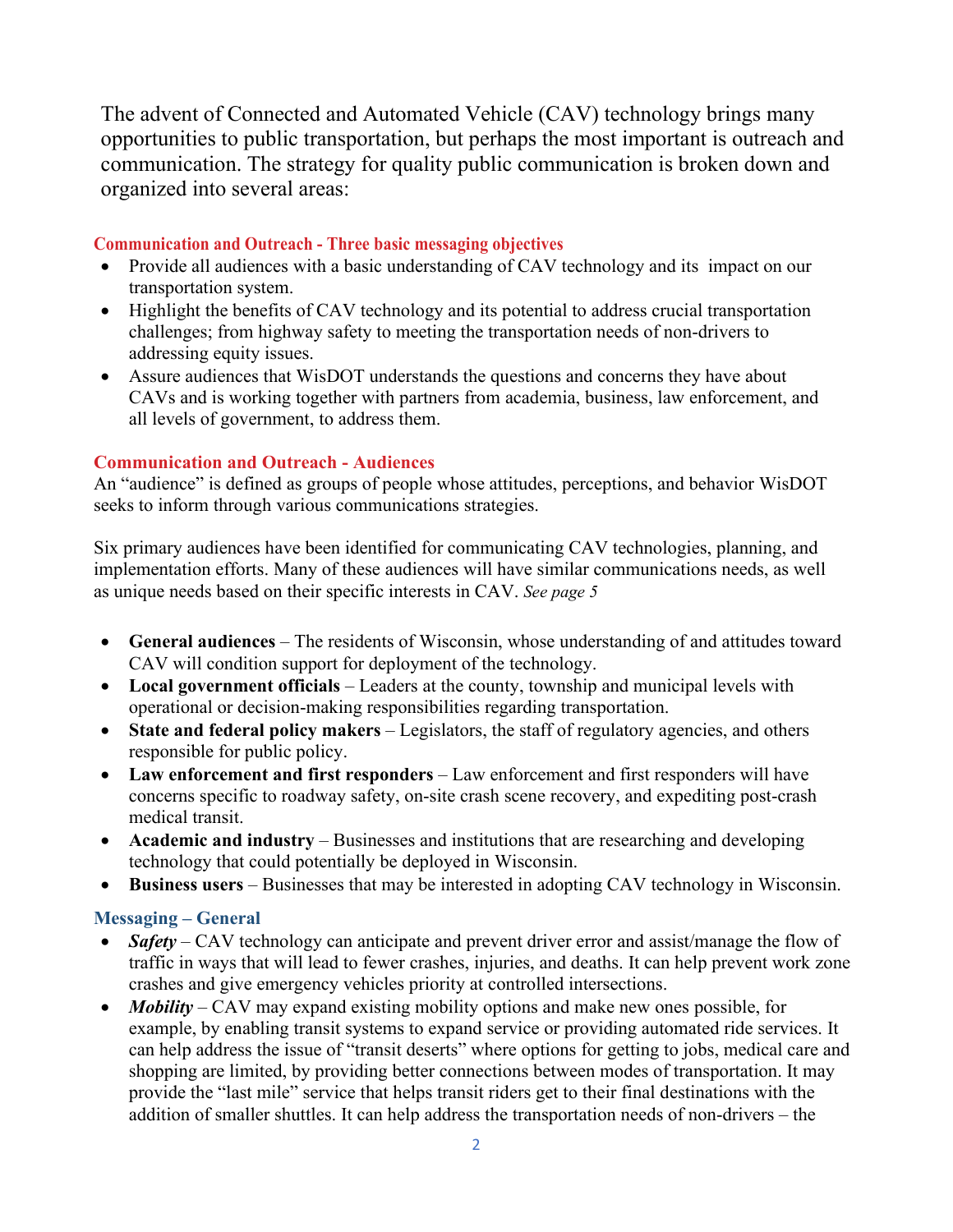elderly, people with disabilities, low-income individuals, young people – by offering off-shift driverless taxi services. And by better connecting non-automobile transportation modes CAVs will enable more people to make regular use of non-motorized modes, such as walking and biking, for their daily travel needs.

- *Economic development* Just as broadband Internet service before it, a community that supports CAV technology will have a competitive advantage economically. Businesses that need to take advantage of connected freight options could locate in communities where that is possible. And communities with more mobility options could attract more people to live there, increasing the labor force.
- *Equity* Increased mobility options will help our transportation system better meet the needs of all Wisconsin residents, including those who are often underserved by our current system, promoting greater equity and a more inclusive community.

## **Messaging – Local Governments**

Background

- Various levels of CAV technology are available today. Automated shuttles, transit systems, delivery vehicles, and freight vehicles are being tested and piloted today. The sooner we act, the more likely we are to have a safe, efficient system that works for everyone.
- Road maintenance jurisdictions do not matter to motorists. They will expect their connected and automated features to work wherever they go, just as they expect cellular data service today.
- Many of the needed changes fiber networks and cellular broadband, for example provide many benefits to communities besides facilitating CAV technology.

## Policy questions

- How safe is the technology for other motorists, pedestrians and bicyclists?
- Who is responsible for installation, ownership, testing, and maintenance of the CAV technology and infrastructure improvements?
- How does the technology change state and federal standards for road construction and maintenance?
- Does the technology work on unmarked rural roads and in inclement weather?
- How are jurisdictional boundaries affected by the technology?
- Who is liable in an AV crash or for failures of CAV infrastructure?
- What is protocol for first responders approaching a driverless disabled or abandoned vehicle?

•

# **Messaging – State and Federal Policy Makers**

Legislators and policy makers will have concerns specific to their roles in government.

- Levels of government intervention in the adoption of CAV technology.
- WisDOT decision-making process for deployment.
- Allocation of revenue for the adoption of CAV technology and role of the private sector, federal agencies, state and local governments in generating revenue.
- Statutory and regulatory changes to support the adoption of CAV technology.
- Standardization of technology to ensure that it functions across jurisdictional boundaries.

# **Messaging – Academic and Industry Stakeholders**

These stakeholders are going to have a fairly high awareness of the nature and state of development of CAVs. Primary information needs will revolve around understanding how state government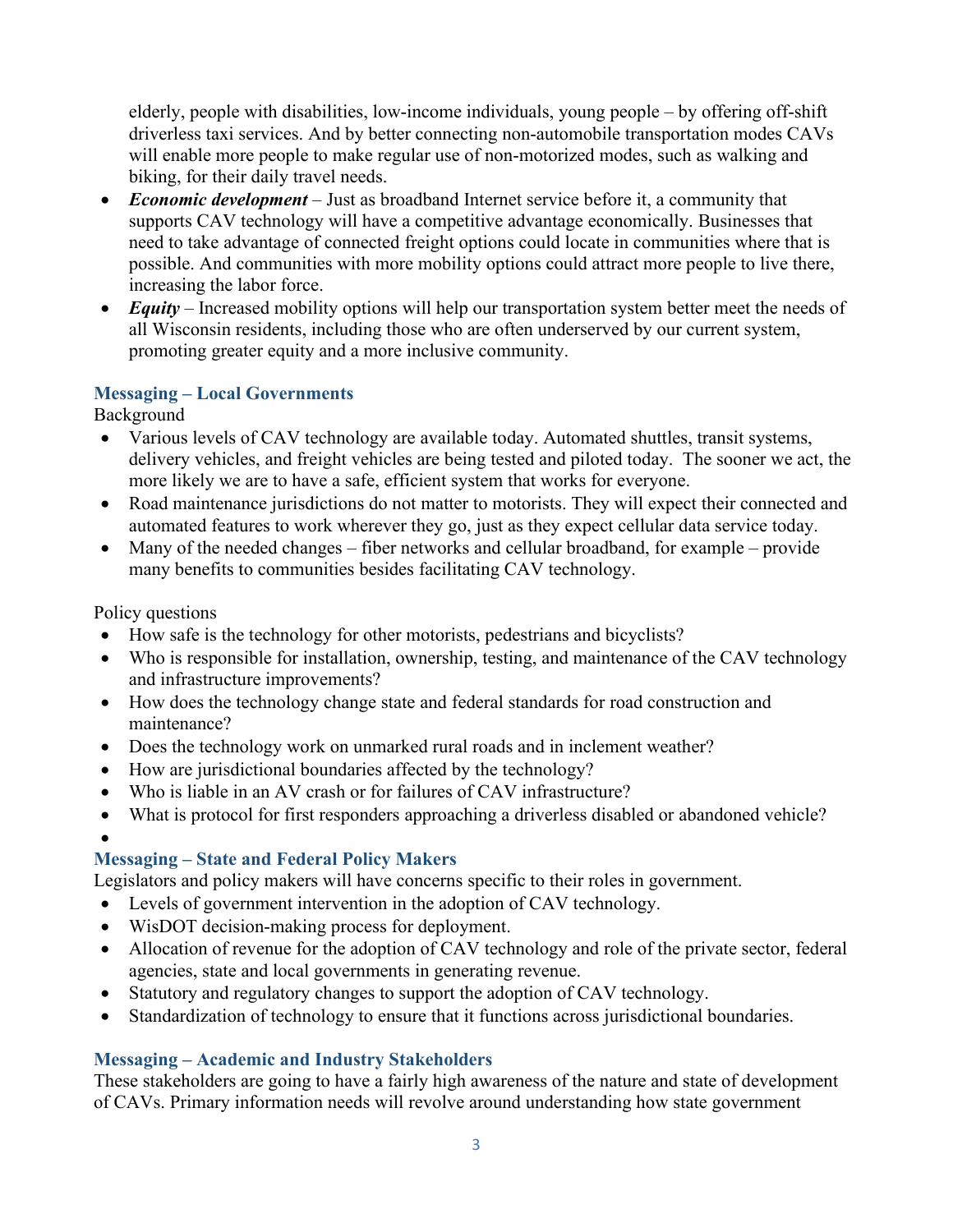activities may affect research projects, product development and deployment. Their work is likely to involve confidential or proprietary information regarding unpublished research, technology under development and data collection.

- Statutory and regulatory changes the state is considering to facilitate CAV work in Wisconsin and the ability of institutions to develop, test and implement CAVs.
- Potential opportunities for getting involved in CAV pilots, demonstrations, deployments; and the process for submitting a product for testing.
- Wisconsin material investments in facilitating the adoption of CAV technology.
- State decision-making that will foster growth and affect the CAV technology market within the state.

## **Messaging – Law Enforcement/First Responders**

Law enforcement and first responders will have concerns specific to their roles in government.

- Ensure CAV technology improves highway safety.
- Enhance the ability of law enforcement and first responders to do their jobs. (Connected snowplows and emergency vehicles, the use of robots and other automated tools to respond to emergency situations, etc.).
- Law enforcement participation in the development of traffic laws and regulations needed for safe deployment of technology.
- Extensive investment in new law enforcement and first responder protocols, training, and equipment

## **Messaging – Business Users**

Wisconsin companies may wish to incorporate CAV technology in their fleets. This might include trucking and logistics firms or any industry that maintains its own freight hauling capacity. The policy issues for such businesses will be driven by their interest in adopting and operating the technology on Wisconsin roads.

- The regulation of CAV commercial applications.
- The creation of new, or increases in, registrations and fees.
- The amount of regulation and permitting processes for CAV freight operations.
- Changes to, or new, liability regulations in Wisconsin.
- Regional continuity (or replication) of CAV vehicle and commercial regulations.

## **Current legal status of AUTOMATED, AUTONOMOUS, or SELF-DRIVING vehicles**

*Wisconsin state law currently requires an operator to be behind the wheel and in physical control of a vehicle at all times while driving on Wisconsin roadways.* 

*As with any other vehicle that is operated on the roadway, the operator or owner is responsible for the appropriate and safe operation of the vehicle while driving it. This includes the use of any technology the vehicle is equipped with, any malfunctions of the vehicle, and adherence with current [state law](https://docs.legis.wisconsin.gov/statutes/statutes/346) and the [Motorist's Handbook.](https://wisconsindot.gov/Documents/dmv/shared/bds126-motorists-handbook.pdf)*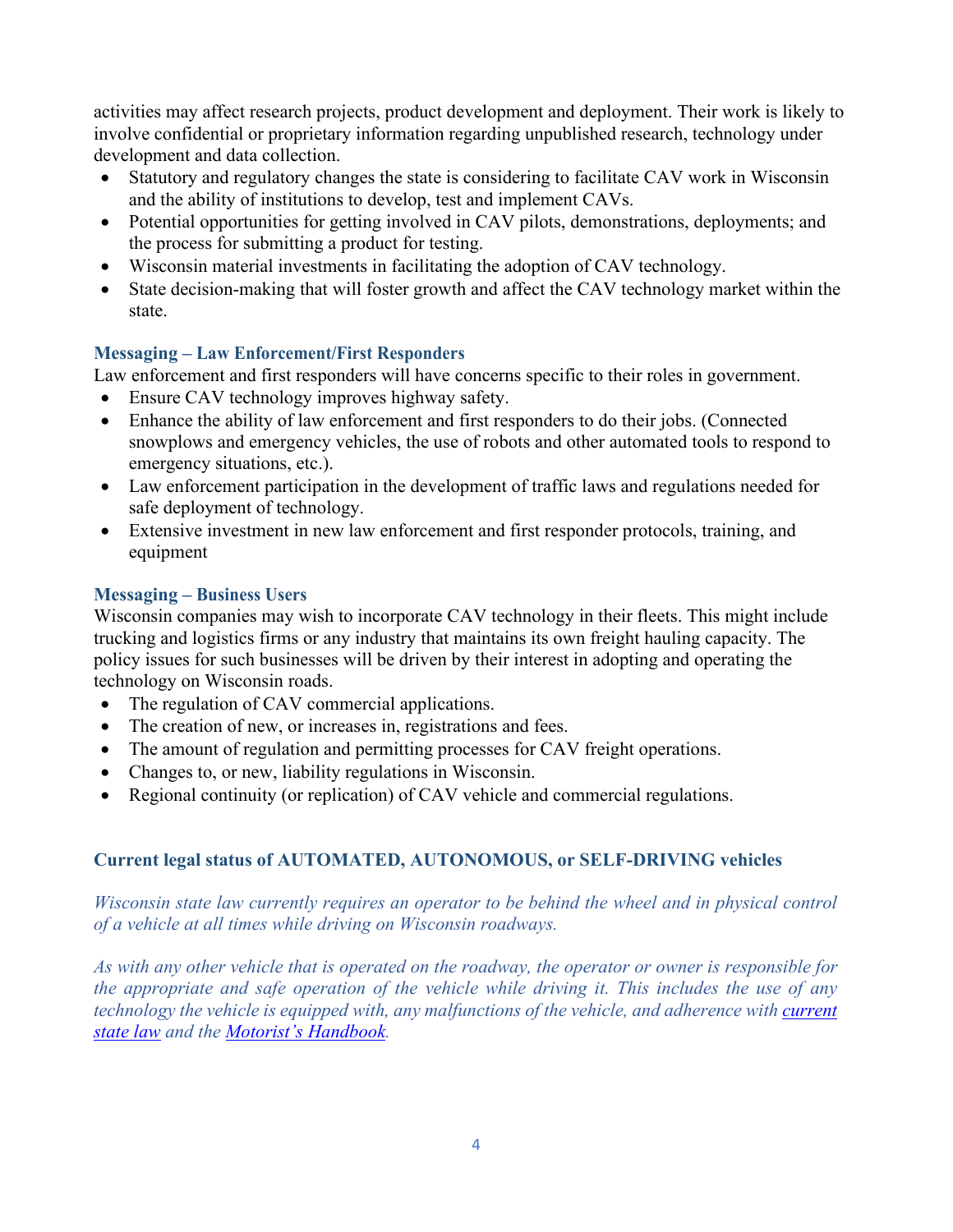# **Channels of Communication and Outreach**

|                                                 | <b>General</b><br><b>Audience</b>                                                                                                          | <b>Local Governments</b>                                                                                                                                                                                                                                                                                                                                                                          | <b>State/Federal</b><br><b>Policymakers</b>                                                                                                                                                                                                                           | <b>Academic and Industry</b>                                                                                                                                                                                                                                                                                                          | <b>Law Enforcement</b><br><b>First Responders</b>                                                                                                                                 | <b>Business</b><br><b>Users</b>                                                                                                    |
|-------------------------------------------------|--------------------------------------------------------------------------------------------------------------------------------------------|---------------------------------------------------------------------------------------------------------------------------------------------------------------------------------------------------------------------------------------------------------------------------------------------------------------------------------------------------------------------------------------------------|-----------------------------------------------------------------------------------------------------------------------------------------------------------------------------------------------------------------------------------------------------------------------|---------------------------------------------------------------------------------------------------------------------------------------------------------------------------------------------------------------------------------------------------------------------------------------------------------------------------------------|-----------------------------------------------------------------------------------------------------------------------------------------------------------------------------------|------------------------------------------------------------------------------------------------------------------------------------|
| <b>Level of CAV</b><br>knowledge of<br>audience | Low - Medium                                                                                                                               | Low                                                                                                                                                                                                                                                                                                                                                                                               | Low - Medium                                                                                                                                                                                                                                                          | Medium - High                                                                                                                                                                                                                                                                                                                         | Low - Medium                                                                                                                                                                      | Low                                                                                                                                |
| Communication<br>channels<br>currently used     | Media<br>relations,<br>social media,<br>public<br>information<br>meetings,<br>advertising<br>Participation<br>in stakeholder<br>committees | <b>State Emergency</b><br><b>Management Center</b><br><b>Communications regarding</b><br>local projects, local<br>programs, etc.<br><b>Tribal Affairs Group</b><br>WisDOT-sponsored<br>stakeholder committees<br>MPO board and technical<br>advisory committees                                                                                                                                   | Personal briefings<br><b>Committee hearings</b><br>Ongoing participation in<br>federal programs<br>Interagency meetings<br>and communication                                                                                                                          | Participation on<br>boards and<br>committees<br>Regular training,<br>meetings, other<br>communications                                                                                                                                                                                                                                | <b>State Emergency</b><br>Management<br>Center<br><b>Mobile</b><br>Architecture for<br>Communications<br>Handling (MACH)<br>Public safety<br>campaigns                            | Committee<br>meetings                                                                                                              |
| <b>Audience</b><br>examples                     | <b>WINDAC</b><br>advisory<br>committee of<br>non-drivers<br>Agricultural<br>advocates<br>Rural issue<br>advocates                          | Local government and<br>councils<br><b>Tribal Governments</b><br>County highway<br>commissioners<br>Public works departments<br><b>Wisconsin Counties</b><br>Association<br><b>Wisconsin County Highway</b><br>Association<br>Wisconsin League of<br>Municipalities<br><b>Wisconsin Towns</b><br>Association<br><b>Transit groups</b><br>Metropolitan and Regional<br><b>Planning Commissions</b> | Federal Highway<br>Administration (FHWA)<br>Wisconsin state<br>government agencies<br>Legislators - general<br>Legislators-<br>committees<br>National Highway Traffic<br><b>Safety Administration</b><br><b>Federal Motor Carrier</b><br><b>Safety Administration</b> | Wisconsin<br><b>Automated Vehicle</b><br>External advisory<br>committee (WAVE)<br>Mid America<br><b>Association of State</b><br>Transportation<br>Officials (MAASTO)<br><b>American Association</b><br>of State Highway<br>Transportation<br>Officials (AASHTO)<br>Wisconsin<br>universities<br>CV (Connected<br>Vehicle) Pooled Fund | <b>Traffic Incident</b><br>Management<br>Enhancement<br>(TIME) Coalition<br><b>Wisconsin Chiefs</b><br>of Police<br>Association<br><b>Wisconsin Fire</b><br>Chiefs<br>Association | Wisconsin<br>Motor<br>Carriers<br>Association<br>(WMCA)<br>Freight<br>Council<br>Airports<br>Fleet<br>companies<br>Rail<br>Council |